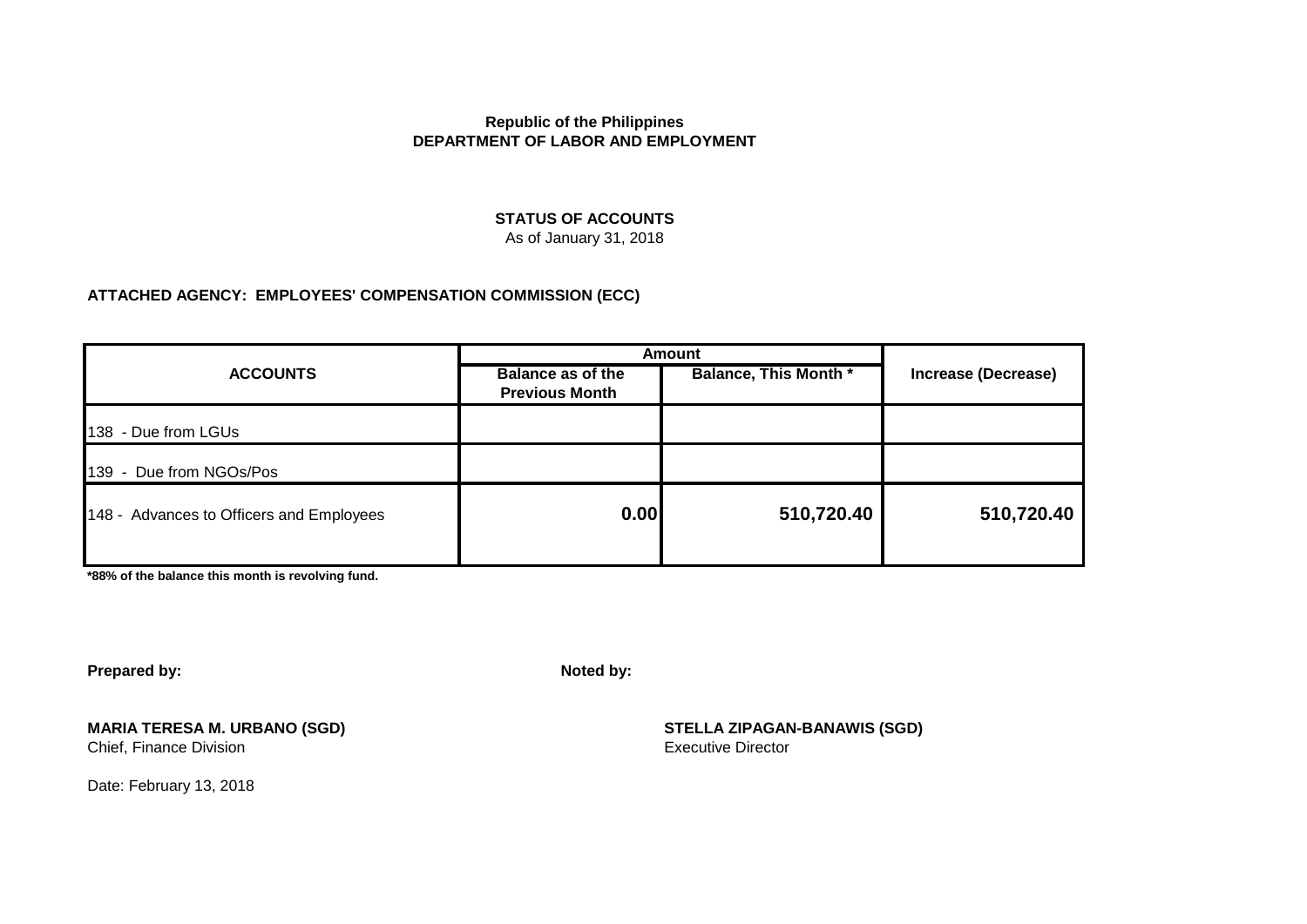#### **STATUS OF ACCOUNTS**

As of February 28, 2018

### **ATTACHED AGENCY: EMPLOYEES' COMPENSATION COMMISSION (ECC)**

|                                          | <b>Amount</b>                                     |                              |                            |
|------------------------------------------|---------------------------------------------------|------------------------------|----------------------------|
| <b>ACCOUNTS</b>                          | <b>Balance as of the</b><br><b>Previous Month</b> | <b>Balance, This Month *</b> | <b>Increase (Decrease)</b> |
| 138 - Due from LGUs                      |                                                   |                              |                            |
| 139 - Due from NGOs/Pos                  |                                                   |                              |                            |
| 148 - Advances to Officers and Employees | 510,720.40                                        | 623,802.00                   | 113,081.60                 |

**\*88% of the balance this month is revolving fund.**

**Prepared by: Noted by:**

**MARIA TERESA M. URBANO (SGD) STELLA ZIPAGAN-BANAWIS (SGD)** Chief, Finance Division

Date: March 2, 2018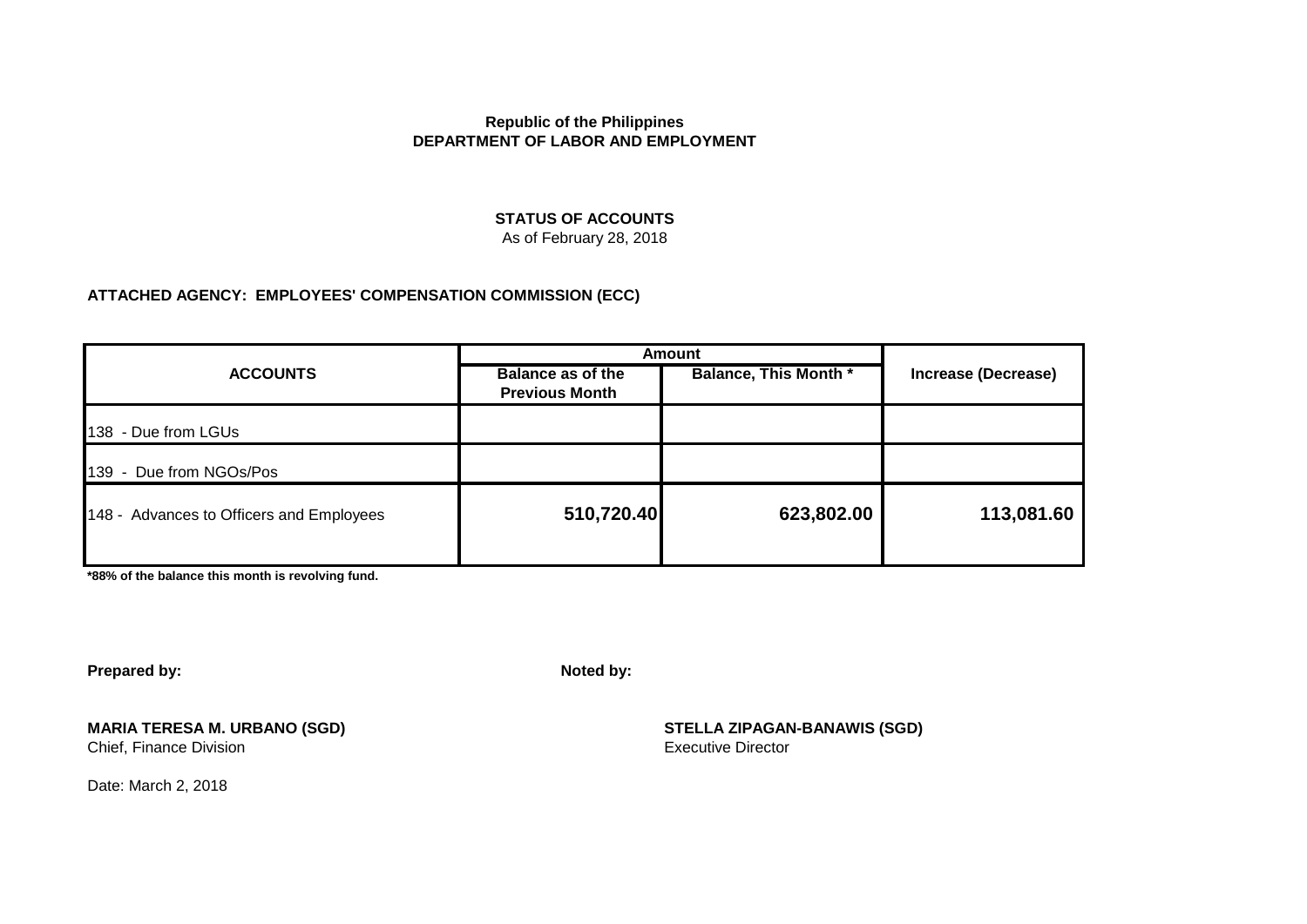#### **STATUS OF ACCOUNTS** As of March 31, 2018

#### **ATTACHED AGENCY: EMPLOYEES' COMPENSATION COMMISSION (ECC)**

| <b>ACCOUNTS</b>                          | <b>Amount</b>                                        |                              |                            |  |
|------------------------------------------|------------------------------------------------------|------------------------------|----------------------------|--|
|                                          | <b>Balance as of the</b><br><b>Previous Month **</b> | <b>Balance, This Month *</b> | <b>Increase (Decrease)</b> |  |
| 138 - Due from LGUs                      |                                                      |                              |                            |  |
| 139 - Due from NGOs/Pos                  |                                                      |                              |                            |  |
| 148 - Advances to Officers and Employees | 587,834.00                                           | 1,069,100.00                 | 481,266.00                 |  |

**\*82% of the balance this month is revolving fund.**

**\*\*Adjusted Previous month balance**

**Prepared by: Noted by:**

Chief, Finance Division

**MARIA TERESA M. URBANO (SGD) STELLA ZIPAGAN-BANAWIS (SGD)**

Date: April 3, 2018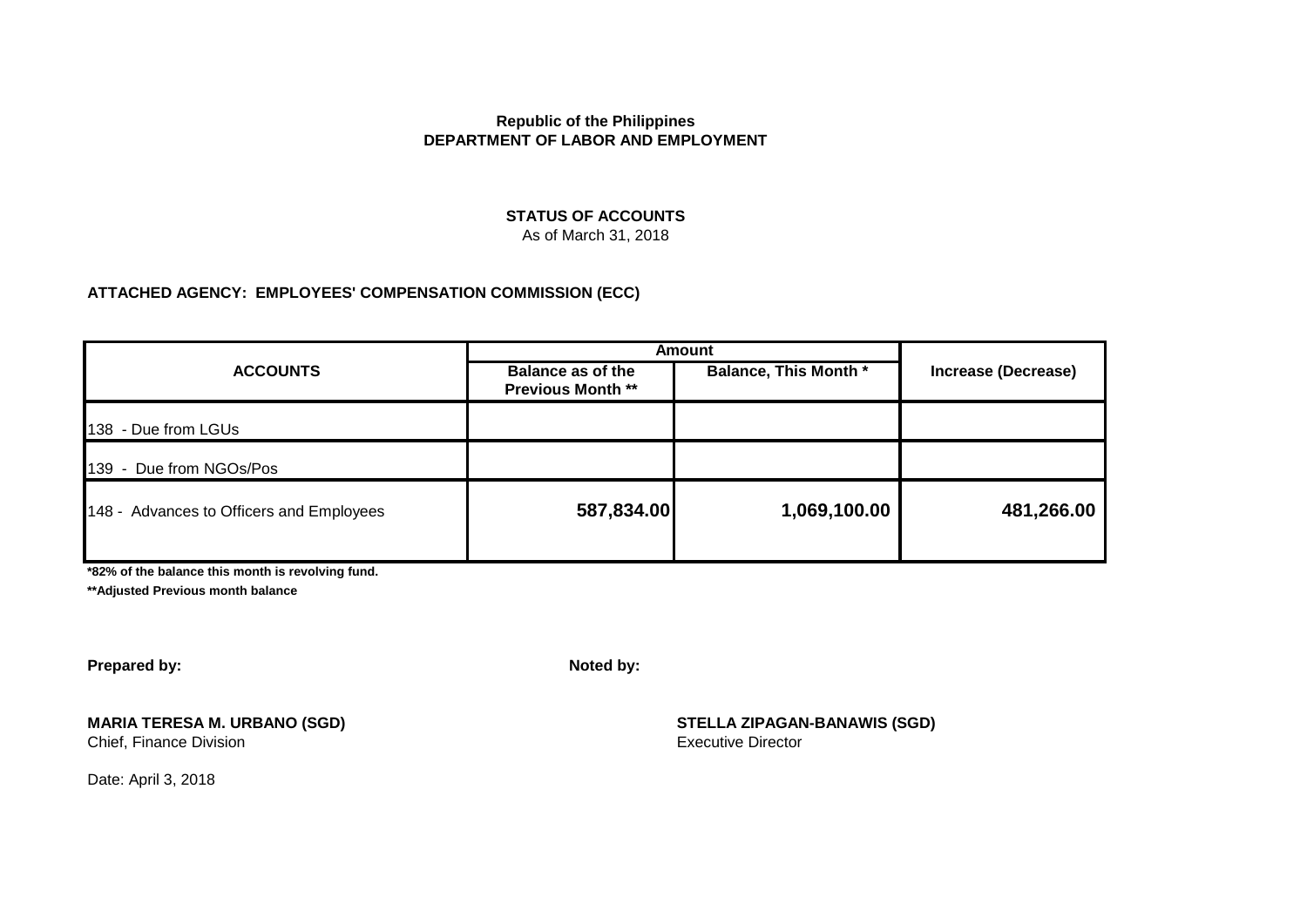#### **STATUS OF ACCOUNTS** As of April 30, 2018

#### **ATTACHED AGENCY: EMPLOYEES' COMPENSATION COMMISSION (ECC)**

| <b>ACCOUNTS</b>                          | <b>Amount</b>                                     |                              |                            |  |
|------------------------------------------|---------------------------------------------------|------------------------------|----------------------------|--|
|                                          | <b>Balance as of the</b><br><b>Previous Month</b> | <b>Balance, This Month *</b> | <b>Increase (Decrease)</b> |  |
| 138 - Due from LGUs                      |                                                   |                              |                            |  |
| 139 - Due from NGOs/Pos                  |                                                   |                              |                            |  |
| 148 - Advances to Officers and Employees | 1,069,100.00                                      | 677,733.96                   | (391, 366.04)              |  |
|                                          |                                                   |                              |                            |  |

**\*86% of the balance this month is revolving fund.**

**Prepared by: Noted by:**

Chief, Finance Division

**MARIA TERESA M. URBANO (SGD)**<br>
Chief. Finance Division<br>
Chief. Finance Division

Date: May 8, 2018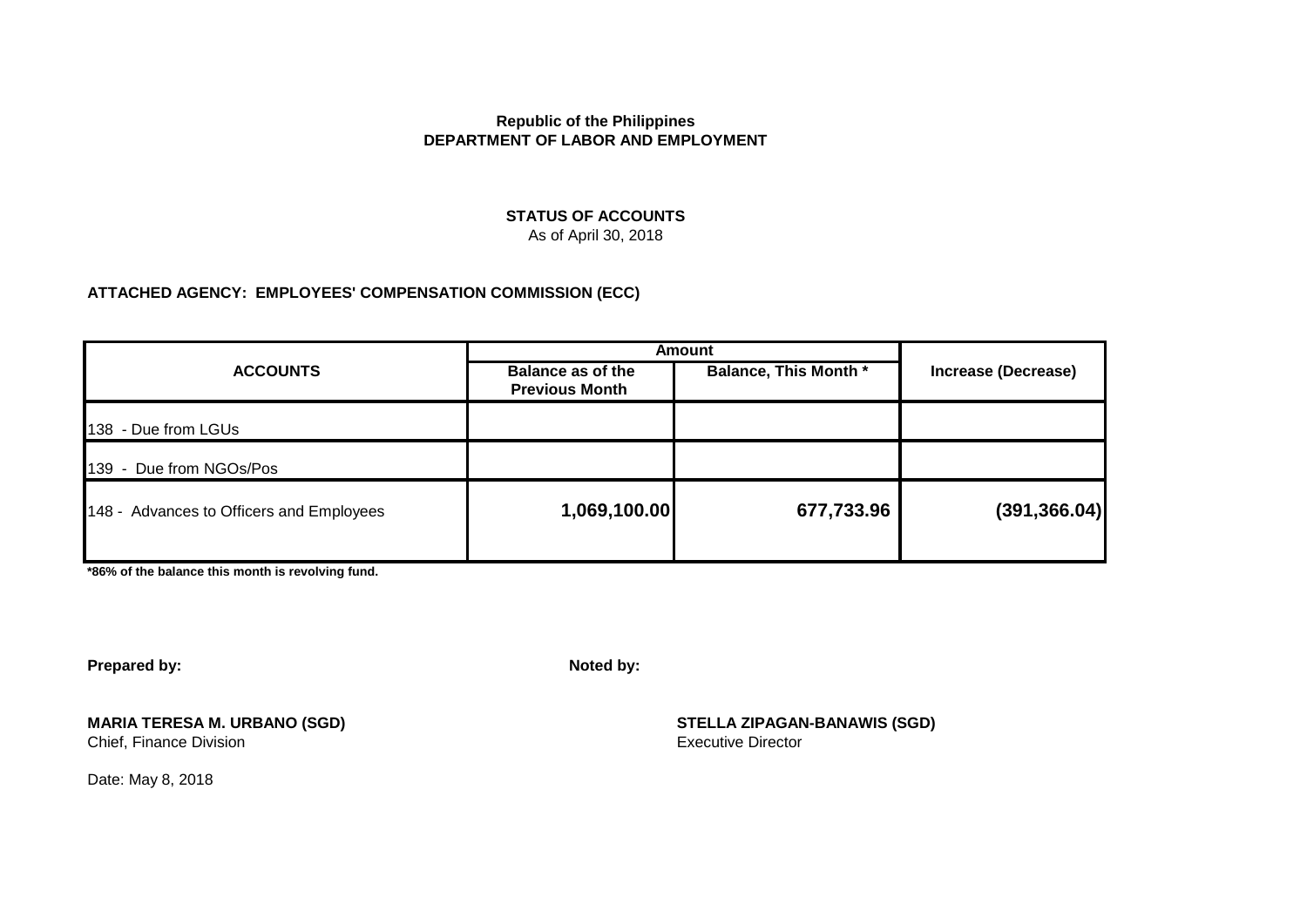#### **STATUS OF ACCOUNTS** As of May 31, 2018

#### **ATTACHED AGENCY: EMPLOYEES' COMPENSATION COMMISSION (ECC)**

|                                          | <b>Amount</b>                                     |                            |                            |  |
|------------------------------------------|---------------------------------------------------|----------------------------|----------------------------|--|
| <b>ACCOUNTS</b>                          | <b>Balance as of the</b><br><b>Previous Month</b> | <b>Balance, This Month</b> | <b>Increase (Decrease)</b> |  |
| 138 - Due from LGUs                      |                                                   |                            |                            |  |
| 139 - Due from NGOs/Pos                  |                                                   |                            |                            |  |
| 148 - Advances to Officers and Employees | 678,133.96                                        | 678,800.00                 | 666.04                     |  |

**Note: 86% of the balance this month is revolving fund.**

**\*Adjusted balance of the previous month**

**Prepared by: Noted by:**

Chief, Finance Division

**MARIA TERESA M. URBANO (SGD) STELLA ZIPAGAN-BANAWIS (SGD)**

Date: June 4, 2018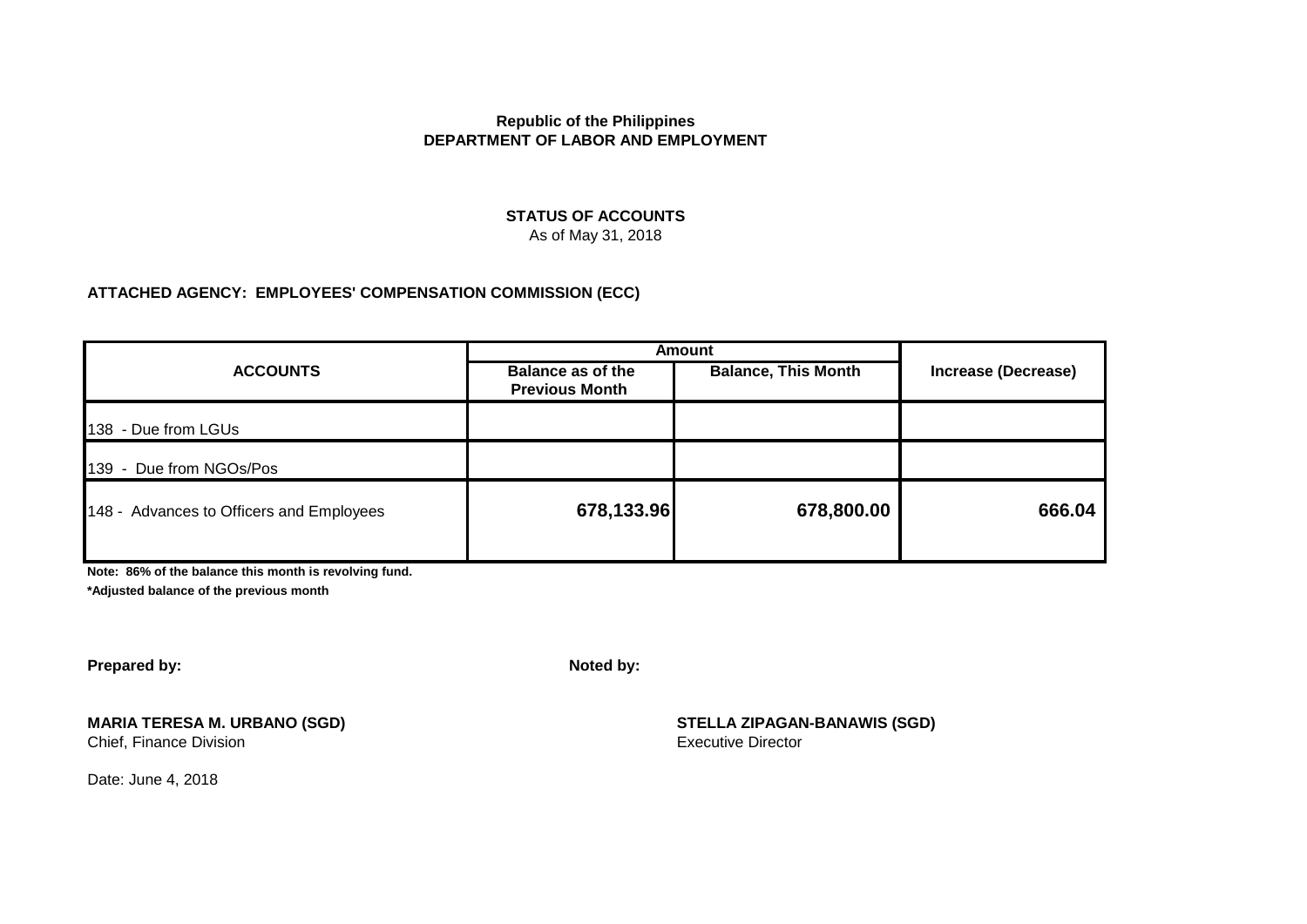#### **STATUS OF ACCOUNTS** As of June 30, 2018

#### **ATTACHED AGENCY: EMPLOYEES' COMPENSATION COMMISSION (ECC)**

|                                          | <b>Amount</b>                                     |                            |                            |  |
|------------------------------------------|---------------------------------------------------|----------------------------|----------------------------|--|
| <b>ACCOUNTS</b>                          | <b>Balance as of the</b><br><b>Previous Month</b> | <b>Balance, This Month</b> | <b>Increase (Decrease)</b> |  |
| 138 - Due from LGUs                      |                                                   |                            |                            |  |
| 139 - Due from NGOs/Pos                  |                                                   |                            |                            |  |
| 148 - Advances to Officers and Employees | 678,800.00                                        | 558,430.00                 | (120, 370.00)              |  |
|                                          |                                                   |                            |                            |  |

**Note: 86% of the balance this month is revolving fund.**

**\*Adjusted balance of the previous month**

**Prepared by: Noted by:**

Chief, Finance Division

**MARIA TERESA M. URBANO (SGD)**<br>
Chief. Finance Division<br>
Chief. Finance Division

Date: July 3, 2018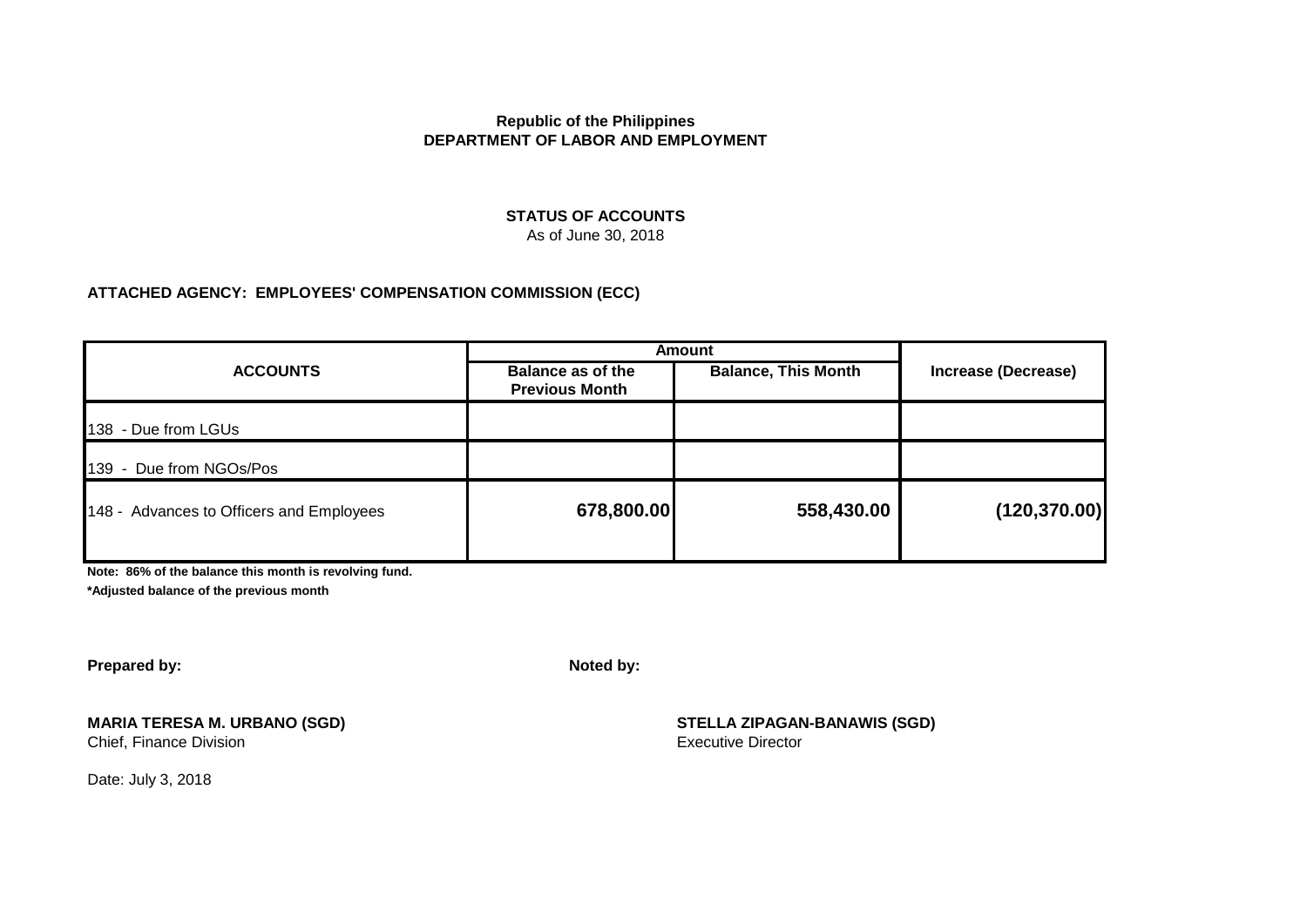# **STATUS OF ACCOUNTS**

As of July 31, 2018

#### **ATTACHED AGENCY: EMPLOYEES' COMPENSATION COMMISSION (ECC)**

|                                          | <b>Amount</b>                                     |                            |                     |  |
|------------------------------------------|---------------------------------------------------|----------------------------|---------------------|--|
| <b>ACCOUNTS</b>                          | <b>Balance as of the</b><br><b>Previous Month</b> | <b>Balance, This Month</b> | Increase (Decrease) |  |
| 138 - Due from LGUs                      |                                                   |                            |                     |  |
| 139 - Due from NGOs/Pos                  |                                                   |                            |                     |  |
| 148 - Advances to Officers and Employees | 558,430.00                                        | 714,500.00                 | 156,070.00          |  |

**Note: 86% of the balance this month is revolving fund.**

**\*Adjusted balance of the previous month**

**Prepared by: Noted by:**

# **MARIA TERESA M. URBANO (SGD) STELLA ZIPAGAN-BANAWIS (SGD)**

Date: August 13, 2018

Chief, Finance Division **Executive Director** Executive Director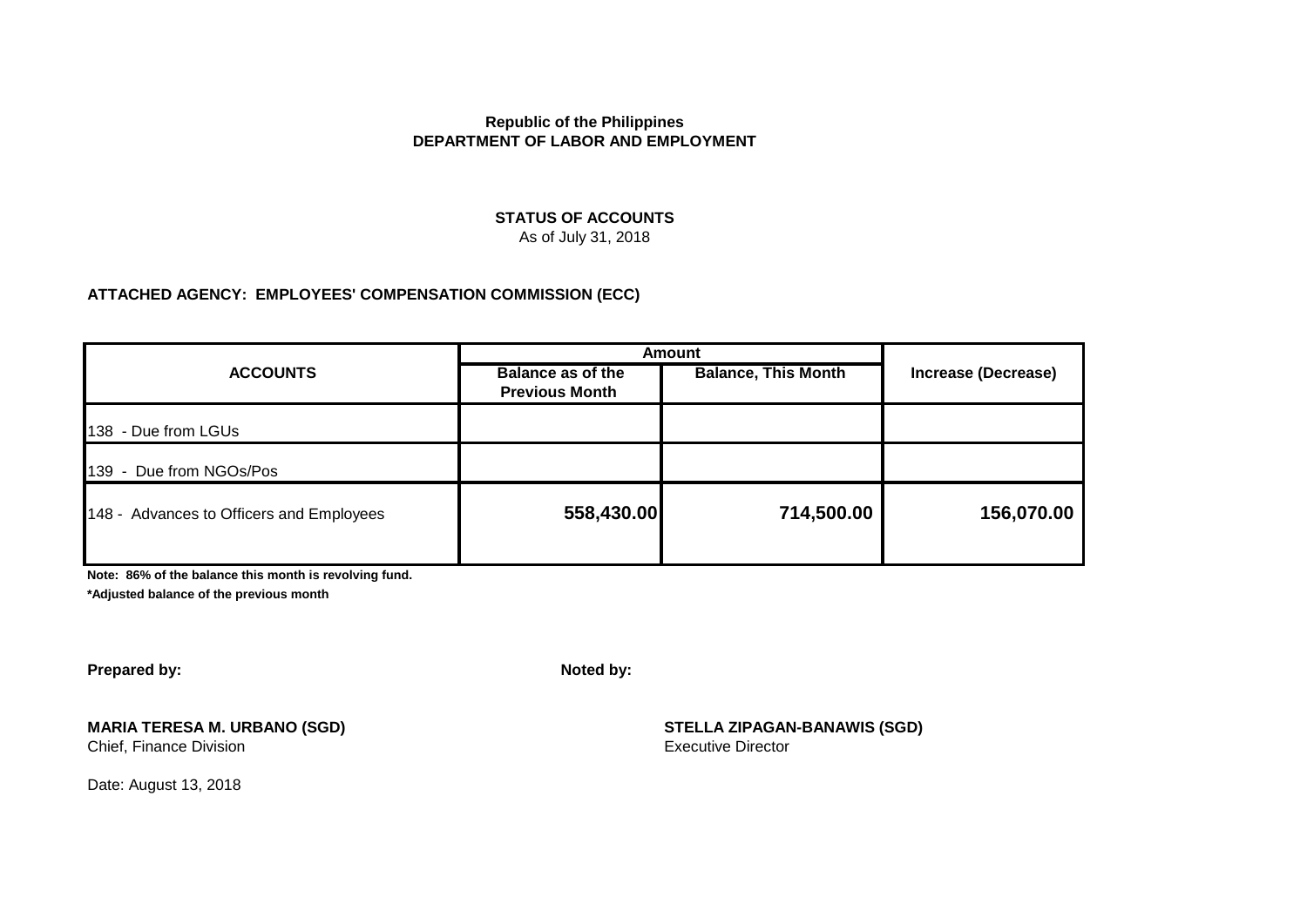# **STATUS OF ACCOUNTS**

As of August 31, 2018

# **ATTACHED AGENCY: EMPLOYEES' COMPENSATION COMMISSION (ECC)**

|                                          | <b>Amount</b>                                     |                            |                     |
|------------------------------------------|---------------------------------------------------|----------------------------|---------------------|
| <b>ACCOUNTS</b>                          | <b>Balance as of the</b><br><b>Previous Month</b> | <b>Balance, This Month</b> | Increase (Decrease) |
| 138 - Due from LGUs                      |                                                   |                            |                     |
| 139 - Due from NGOs/Pos                  |                                                   |                            |                     |
| 148 - Advances to Officers and Employees | 558,430.00                                        | 1,096,550.00               | 538,120.00          |
|                                          |                                                   |                            |                     |

**Note: 86% of the balance this month is revolving fund.**

**\*Adjusted balance of the previous month**

**Prepared by: Noted by:**

# **MARIA TERESA M. URBANO (SGD) STELLA ZIPAGAN-BANAWIS (SGD)**

Date: September 7, 2018

Chief, Finance Division **Executive Director** Executive Director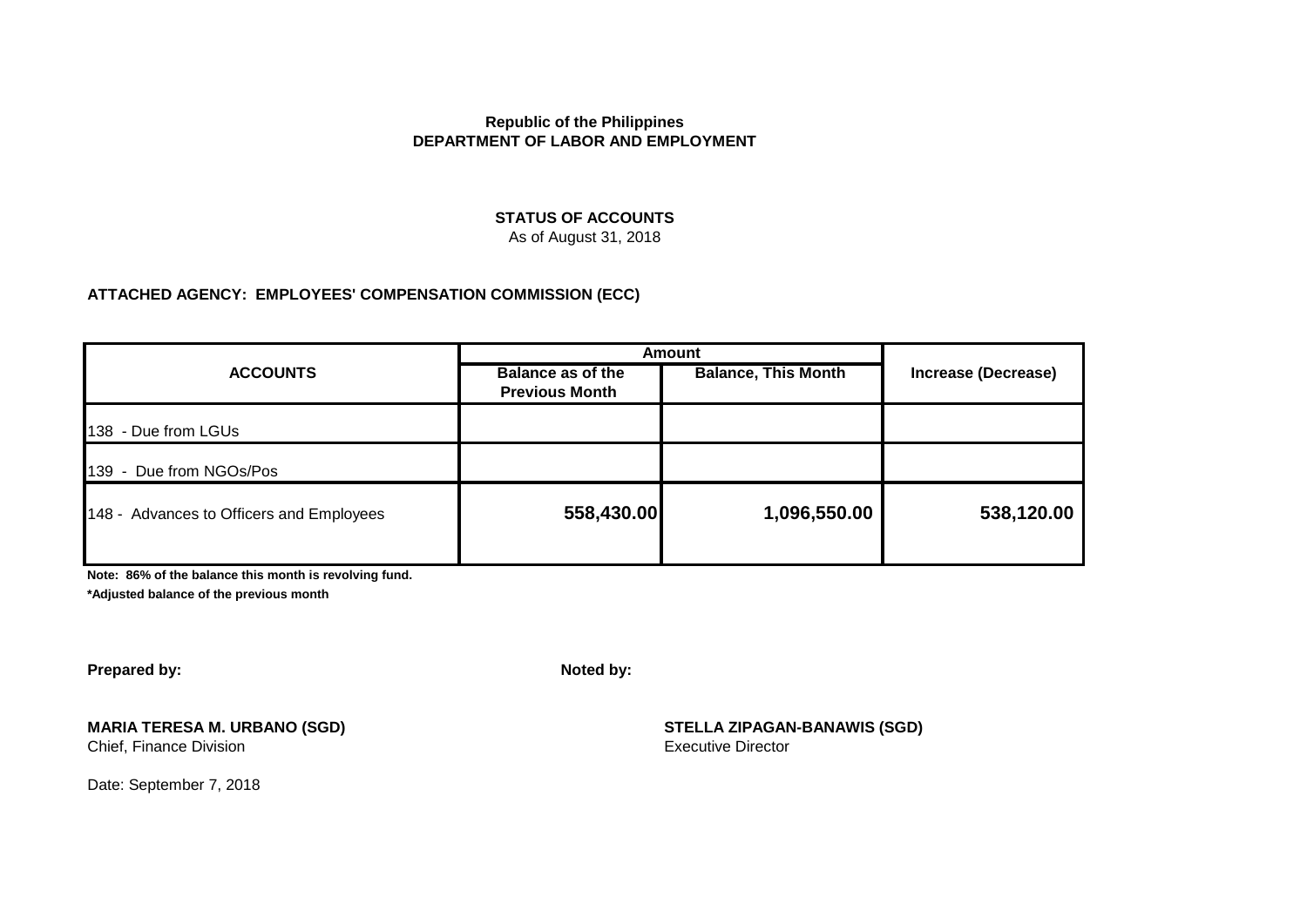#### **STATUS OF ACCOUNTS**

as of September 30, 2018

#### **ATTACHED AGENCY: EMPLOYEES' COMPENSATION COMMISSION (ECC)**

| <b>ACCOUNTS</b>                          | <b>Amount</b>                                     |                            |                     |
|------------------------------------------|---------------------------------------------------|----------------------------|---------------------|
|                                          | <b>Balance as of the</b><br><b>Previous Month</b> | <b>Balance, This Month</b> | Increase (Decrease) |
| 138 - Due from LGUs                      |                                                   |                            |                     |
| 139 - Due from NGOs/Pos                  |                                                   |                            |                     |
| 148 - Advances to Officers and Employees | 1,026,550.00                                      | 1,210,172.16               | 183,622.16          |
|                                          |                                                   |                            |                     |

**Note: 48% of the balance this month is revolving fund.**

**\*Adjusted balance of the previous month**

**Prepared by: Noted by:**

**MARIA TERESA M. URBANO (SGD) STELLA ZIPAGAN-BANAWIS (SGD)** Chief, Finance Division **Executive Director** 

Date: September 27, 2018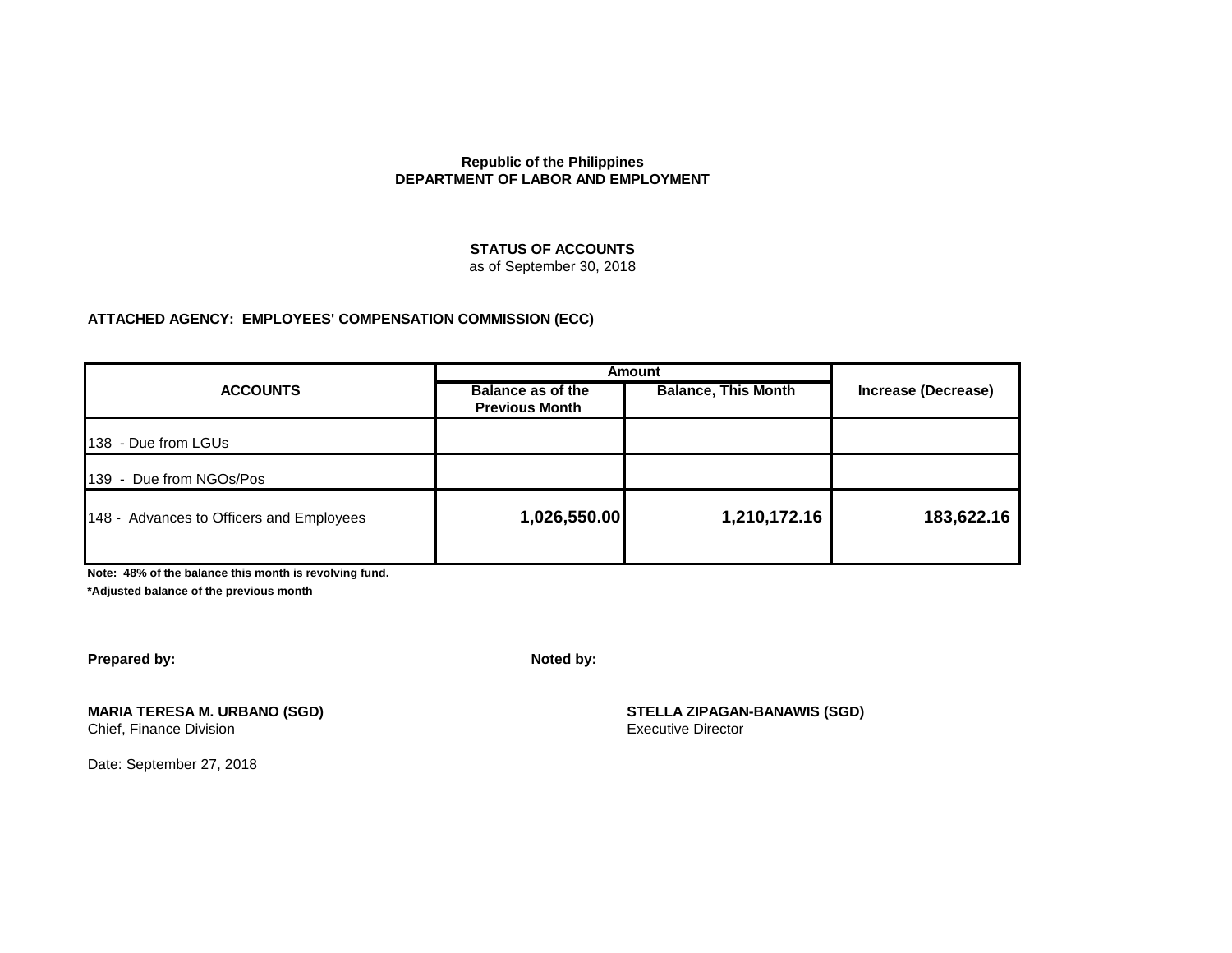#### **STATUS OF ACCOUNTS** As of October 31, 2018

#### **ATTACHED AGENCY: EMPLOYEES' COMPENSATION COMMISSION (ECC)**

|                                          | <b>Amount</b>                                     |                            |                            |  |
|------------------------------------------|---------------------------------------------------|----------------------------|----------------------------|--|
| <b>ACCOUNTS</b>                          | <b>Balance as of the</b><br><b>Previous Month</b> | <b>Balance, This Month</b> | <b>Increase (Decrease)</b> |  |
| 138 - Due from LGUs                      |                                                   |                            |                            |  |
| 139 - Due from NGOs/Pos                  |                                                   |                            |                            |  |
| 148 - Advances to Officers and Employees | 1,210,172.16                                      | 1,668,720.00               | 458,547.84                 |  |

**Note: 86% of the balance this month is revolving fund.**

**\*Adjusted balance of the previous month**

**Prepared by: Noted by:**

#### **MARIA TERESA M. URBANO (SGD) STELLA ZIPAGAN-BANAWIS (SGD)**

Chief, Finance Division **Executive Director** Executive Director

Date: November 12, 2018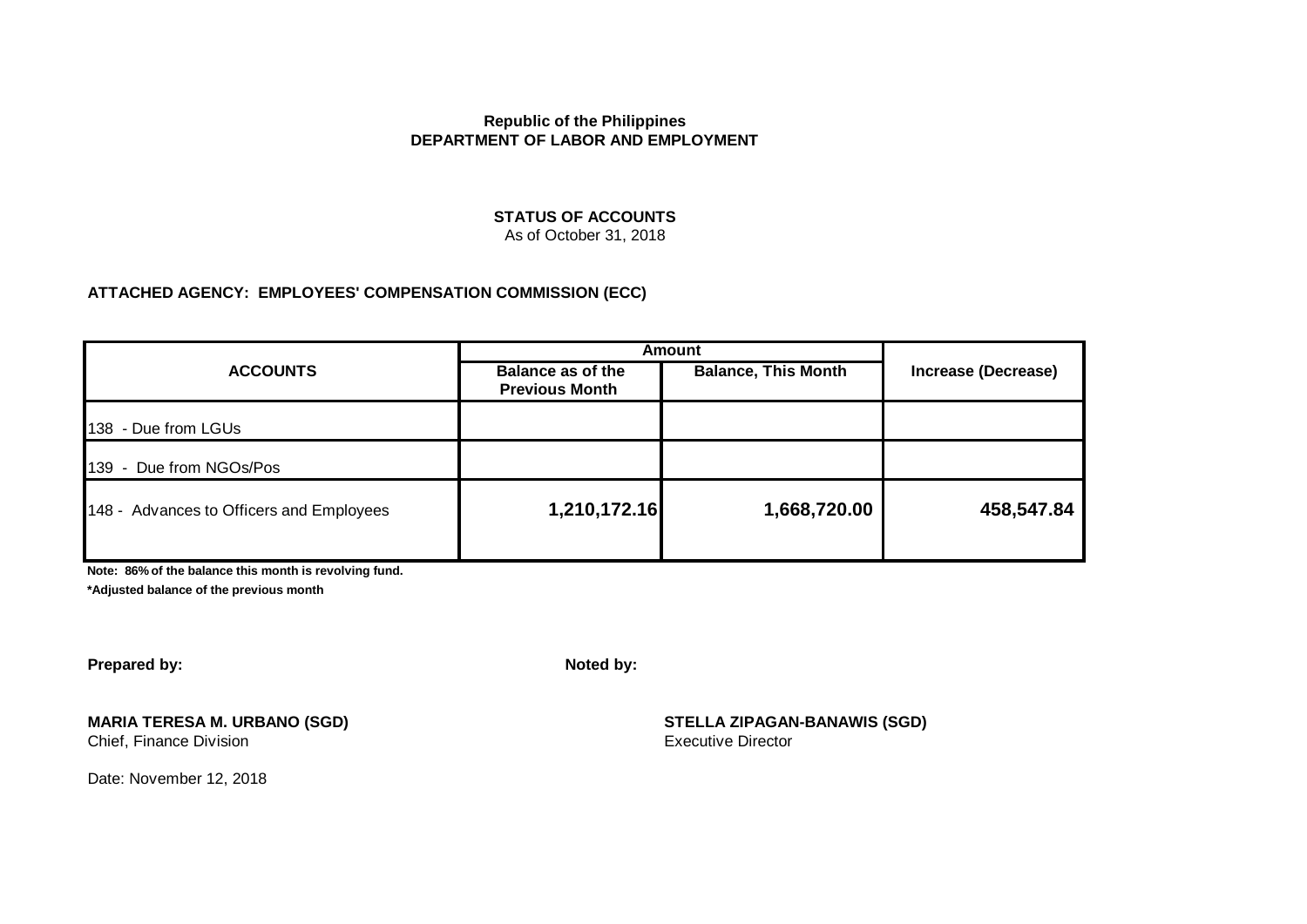# **STATUS OF ACCOUNTS**

# As of November 30, 2018

#### **ATTACHED AGENCY: EMPLOYEES' COMPENSATION COMMISSION (ECC)**

|                                          | <b>Amount</b>                                     |                            |                            |  |
|------------------------------------------|---------------------------------------------------|----------------------------|----------------------------|--|
| <b>ACCOUNTS</b>                          | <b>Balance as of the</b><br><b>Previous Month</b> | <b>Balance, This Month</b> | <b>Increase (Decrease)</b> |  |
| 138 - Due from LGUs                      |                                                   |                            |                            |  |
| 139 - Due from NGOs/Pos                  |                                                   |                            |                            |  |
| 148 - Advances to Officers and Employees | 1,668,720.00                                      | 712,160.00                 | (956, 560.00)              |  |
|                                          |                                                   |                            |                            |  |

**Note: 86% of the balance this month is revolving fund.**

**\*Adjusted balance of the previous month**

**Prepared by: Noted by:**

Chief, Finance Division

Date: December 5, 2018

**MARIA TERESA M. URBANO (SGD)**<br>
Chief, Finance Division<br>
Chief, Finance Division<br>
Chief, Finance Division